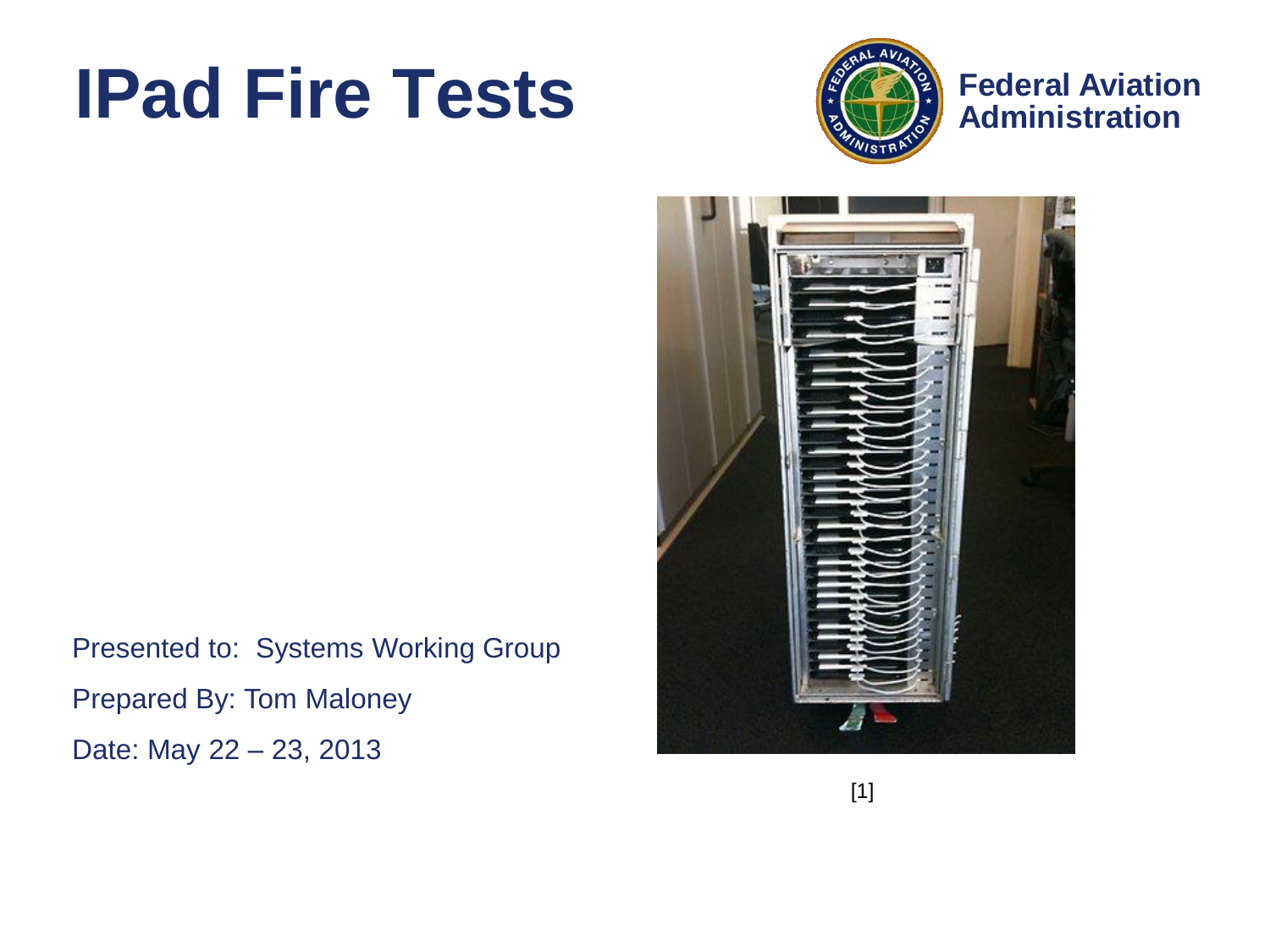# **Background**

- **There is use of IPads as an airline supplied personal entertainment device aboard passenger aircraft.**
- **Lithium aircraft incidents**
	- There have been more than 63 other Lithium and Lithium-ion cell related aviation incidents from 1991 to 2012 [2]

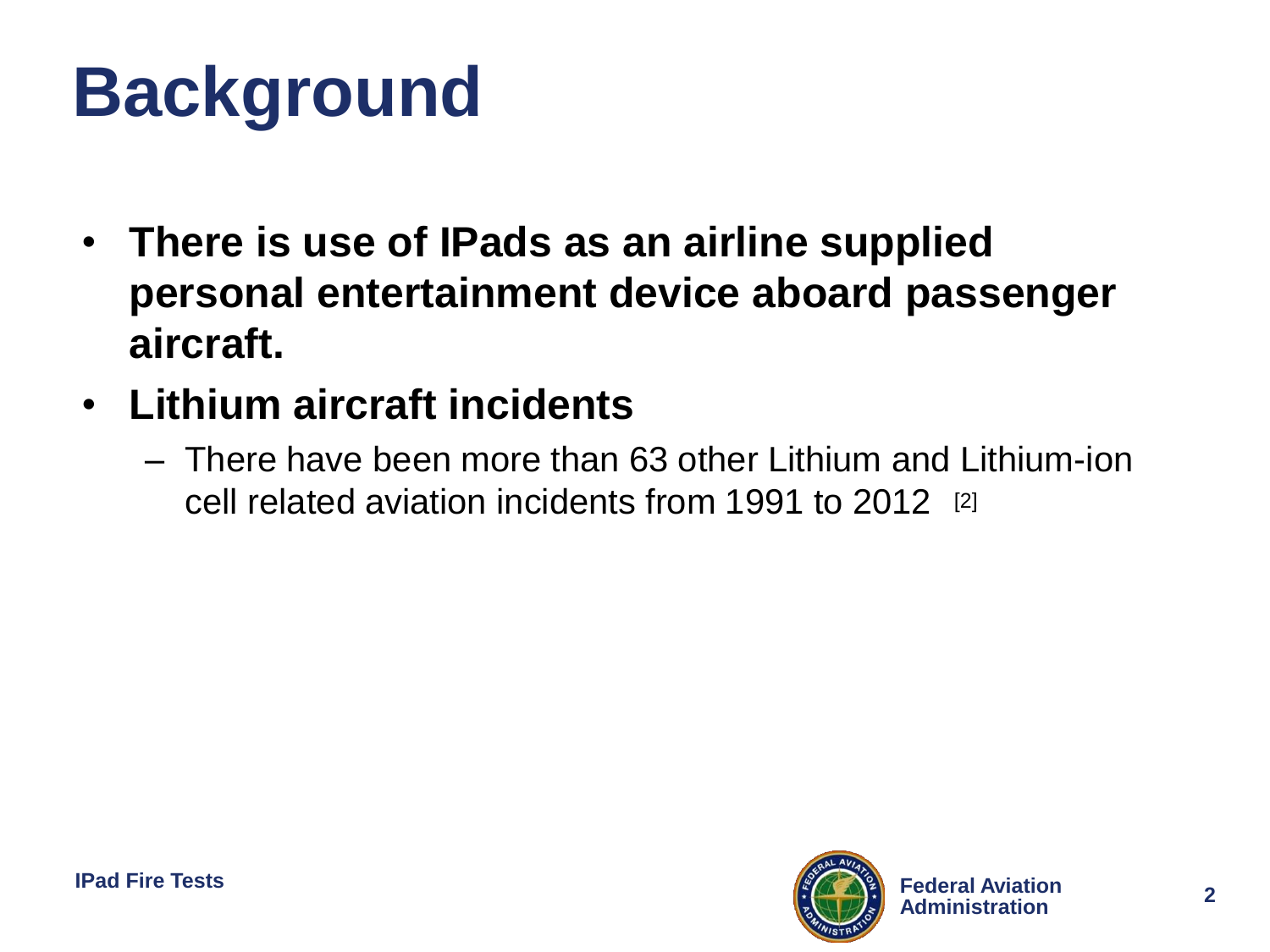### **Related Tests**

- **FAA**
	- The effect of IPad battery overheating was observed under various conditions.
	- Tests have been done with other Lithium-Ion devices and cells to understand propagation and heat release.



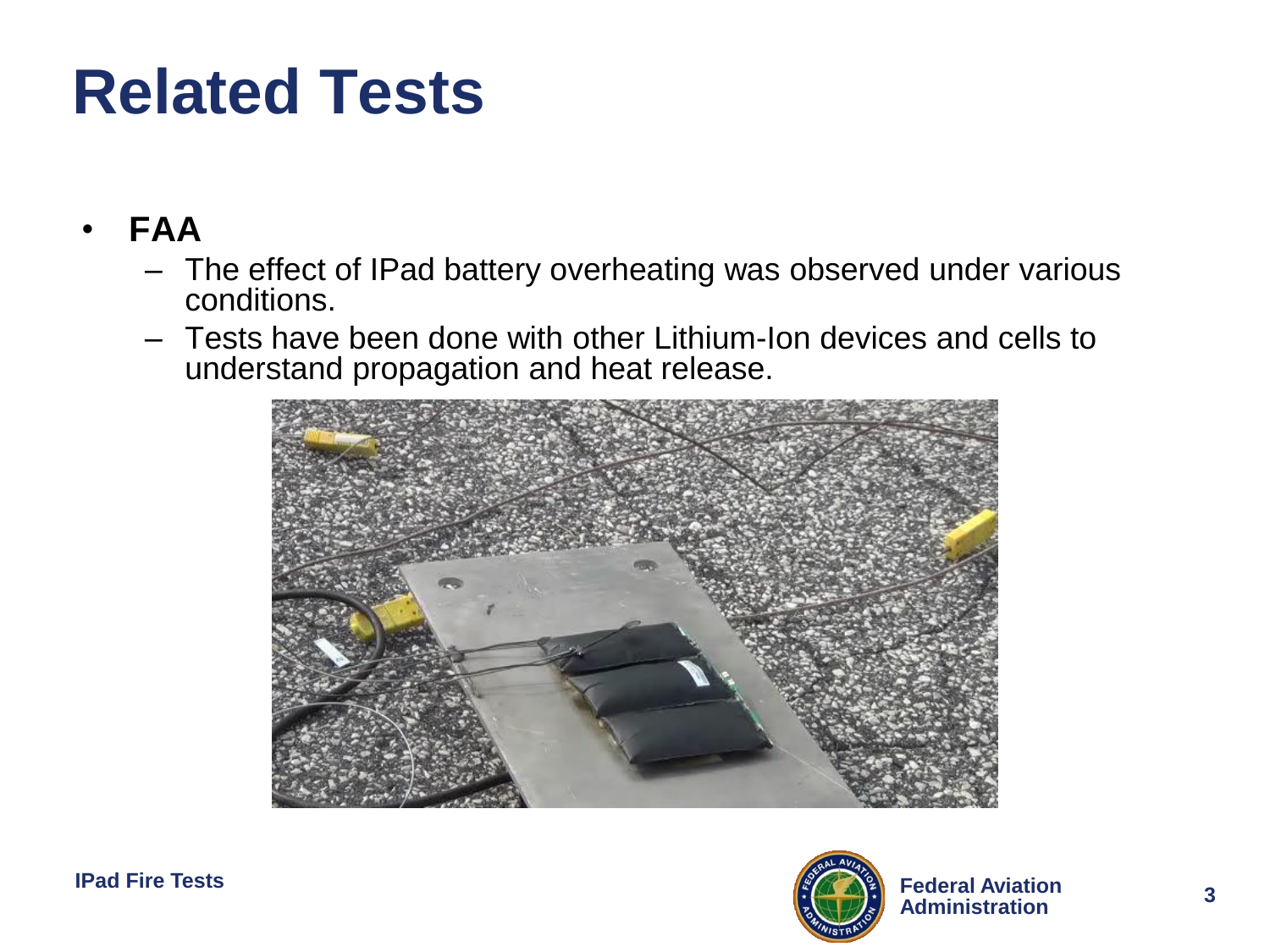# **Objective**

- **Perform experiments to understand the fire hazard of transporting large quantities of tablets.**
	- Variation of tablet spacing.
	- Variation of the separation material between the tablets.
		- Air
		- An insulator

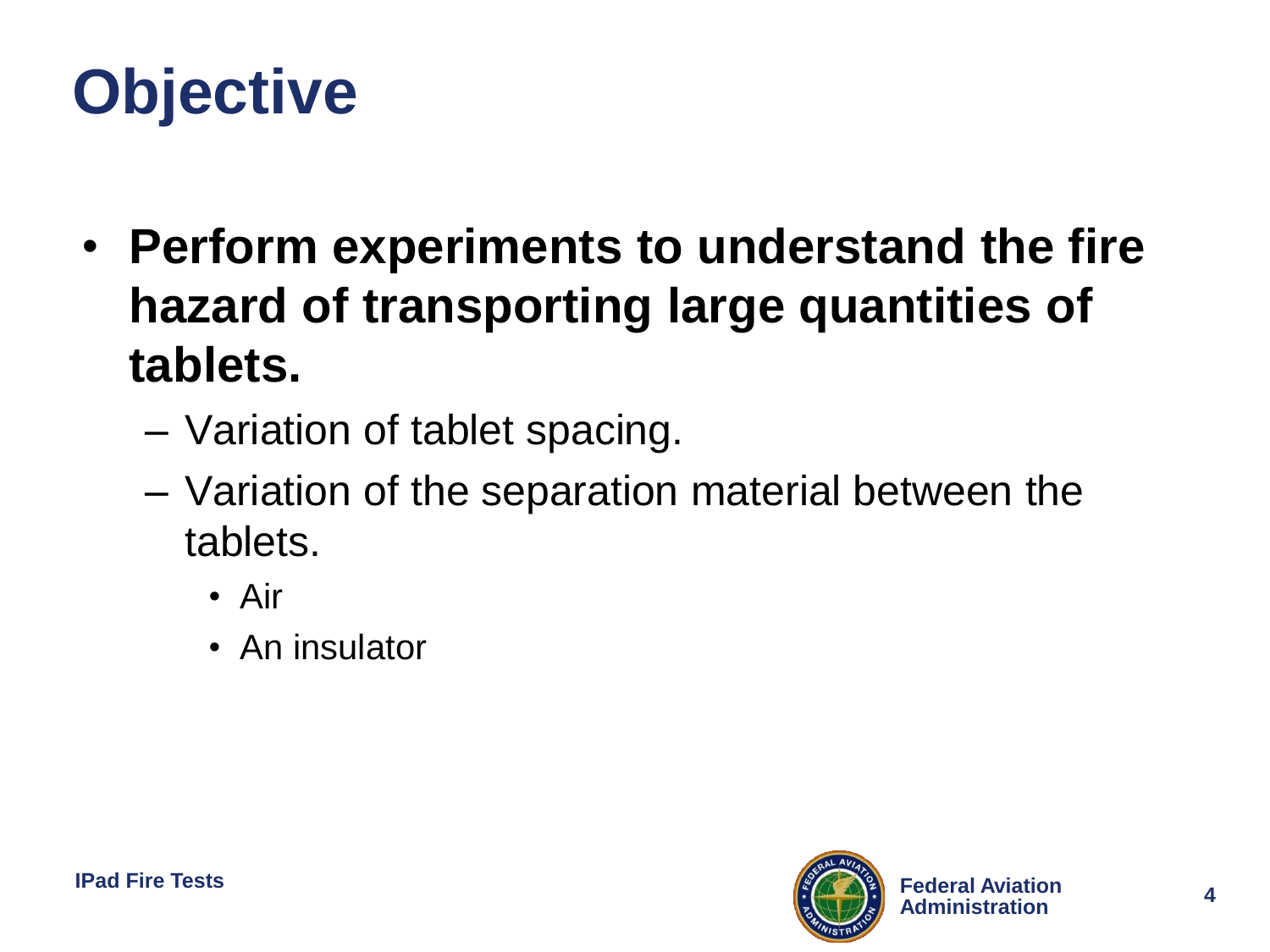### **Planned Tests**

#### • **Galley Cart Tests**

- 4 tablets are stacked in the galley cart.
- Heat from a hot plate or alcohol fire is applied.
- The effect of thermal runaway of a tablet is observed and recorded with temperature and pressure measurement.
	- Thermocouples would be positioned on the top and bottom of each tablet.
	- A pressure port would be installed on the cart.
	- An IR camera would observe the galley cart outside surface temperature.
- Option: The experiments could be done in the passenger area of an aircraft to observe and record the smoke and gasses released.



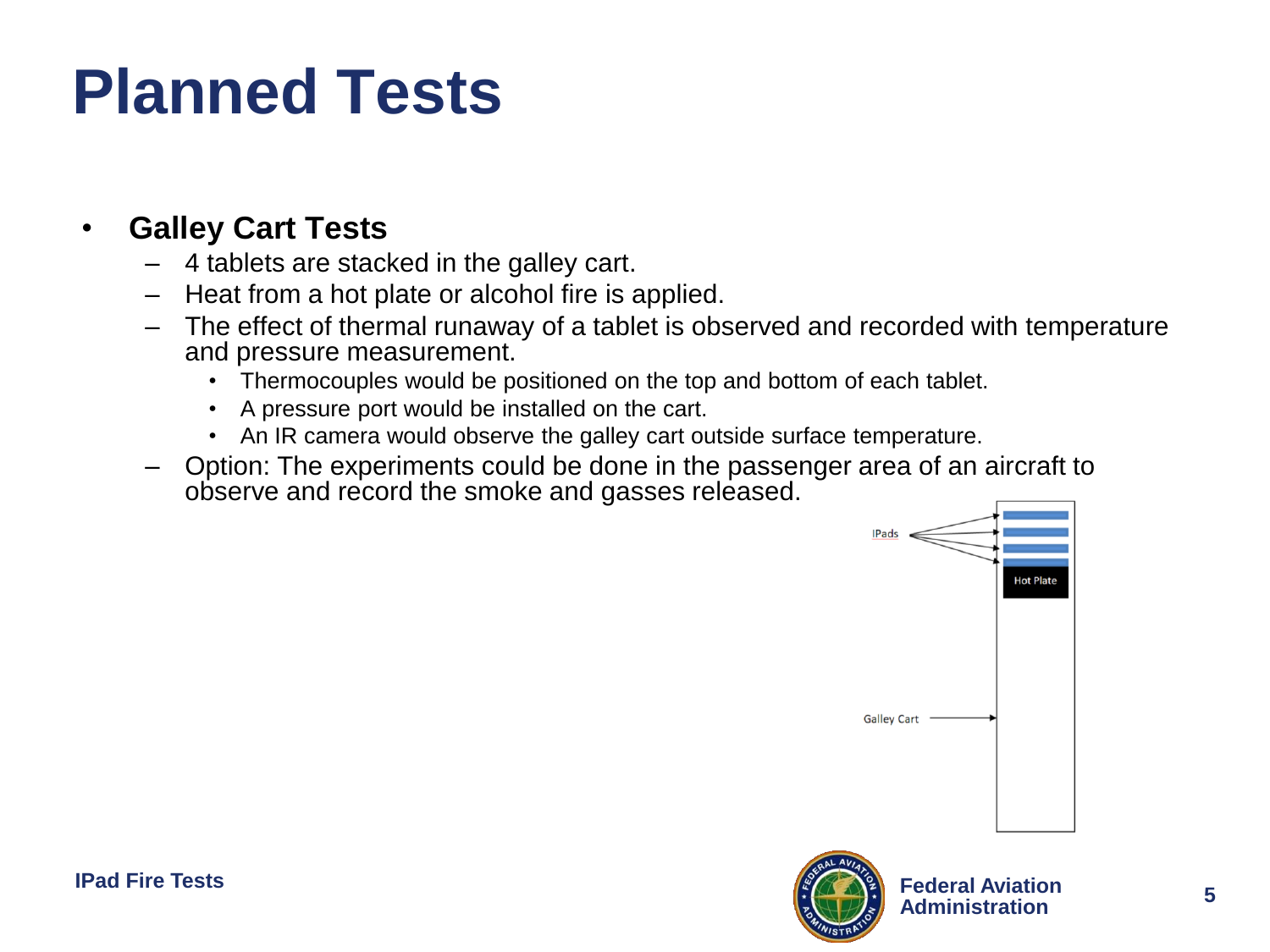## **Planned Tests (Test Matrix)**

|                                                                                  | $\frac{1}{4}$ inch<br>separation Hot<br>Plate Ignition | 2 inch<br>separation Hot<br>Plate Ignition | $\frac{1}{4}$ inch<br>separation<br><b>Alcohol Fire</b><br>Ignition | 2 inch<br>separation<br><b>Alcohol Fire</b><br>Ignition |
|----------------------------------------------------------------------------------|--------------------------------------------------------|--------------------------------------------|---------------------------------------------------------------------|---------------------------------------------------------|
| Ambient air between the<br><b>IPads</b>                                          |                                                        |                                            |                                                                     |                                                         |
| An insulator between the<br><b>IPads</b>                                         |                                                        |                                            |                                                                     |                                                         |
| Ambient air between the<br>IPads with the test area<br>closed-off and insulated. |                                                        |                                            |                                                                     |                                                         |